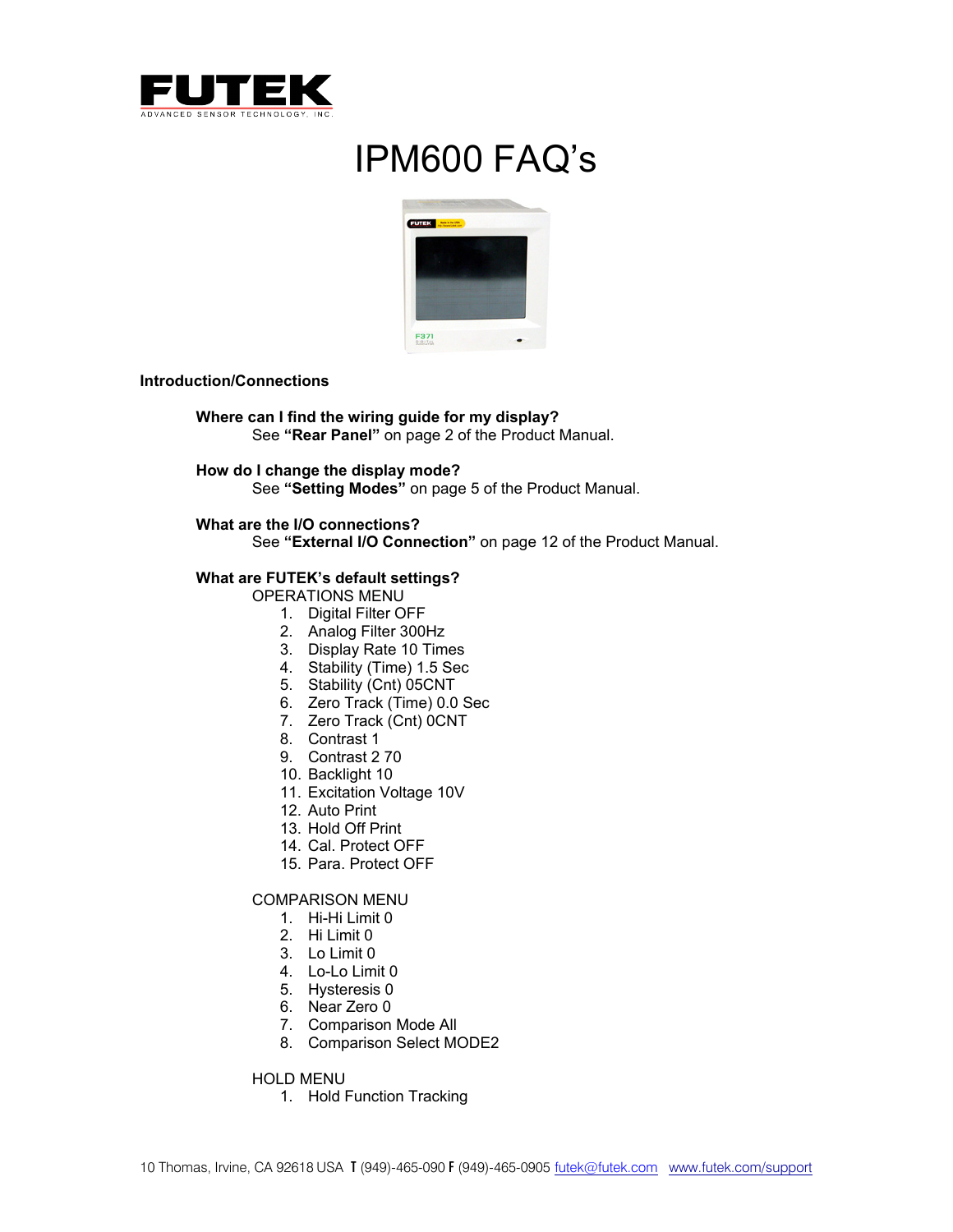

- 2. Hold Detect Time 1.00 Sec
- 3. Auto Start Level 0
- 4. Minimum Count 10
- 5. Valley Detect Level 1.5 Times
- 6. Minimum Slope 10
- 7. Interval A 20
- 8. Interval B 20

## GRAPH MENU

- 1. Graph Function Continued
- 2. Interval Time 1.00 Sec
- 3. Graph Start Level 100
- 4. Level Detect Mode Passed High
- 5. X Start Point 10
- 6. Y Start Point 100
- 7. Y End Point -100

# **Calibration**

**How do I calibrate my meter?**  See **"Calibration"** on page 16 of the Product Manual.

**How do I change the offset value?**  See **"Digital Offset"** on page 23 of the Product Manual.

**How do I change increment of the last digit?**  See **"Increment"** on page 24 of the Product Manual.

**How do I change the decimal place?**  See **"Decimal Place"** on page 25 of the Product Manual.

**How do I set the calibration protection?**  See **"Calibration Protection"** on page 26 of the Product Manual.

**How do I change the calibration channel?**  See **"Calibration Value Selection"** on page 27 of the Product Manual.

**How do I change the units?**  See **"Unit"** starting on page 29 of the Product Manual.

# **Operations**

**How do I change the digital filter?**  See **"Digital Filter"** on page 32 of the Product Manual.

- **How do I change the analog filter?**  See **"Analog Filter"** on page 33 of the Product Manual.
- **How do I change the display rate?**  See **"Display Rate"** on page 33 of the Product Manual.

**How do I set the stability function?**  See **"Stability"** on page 34 of the Product Manual.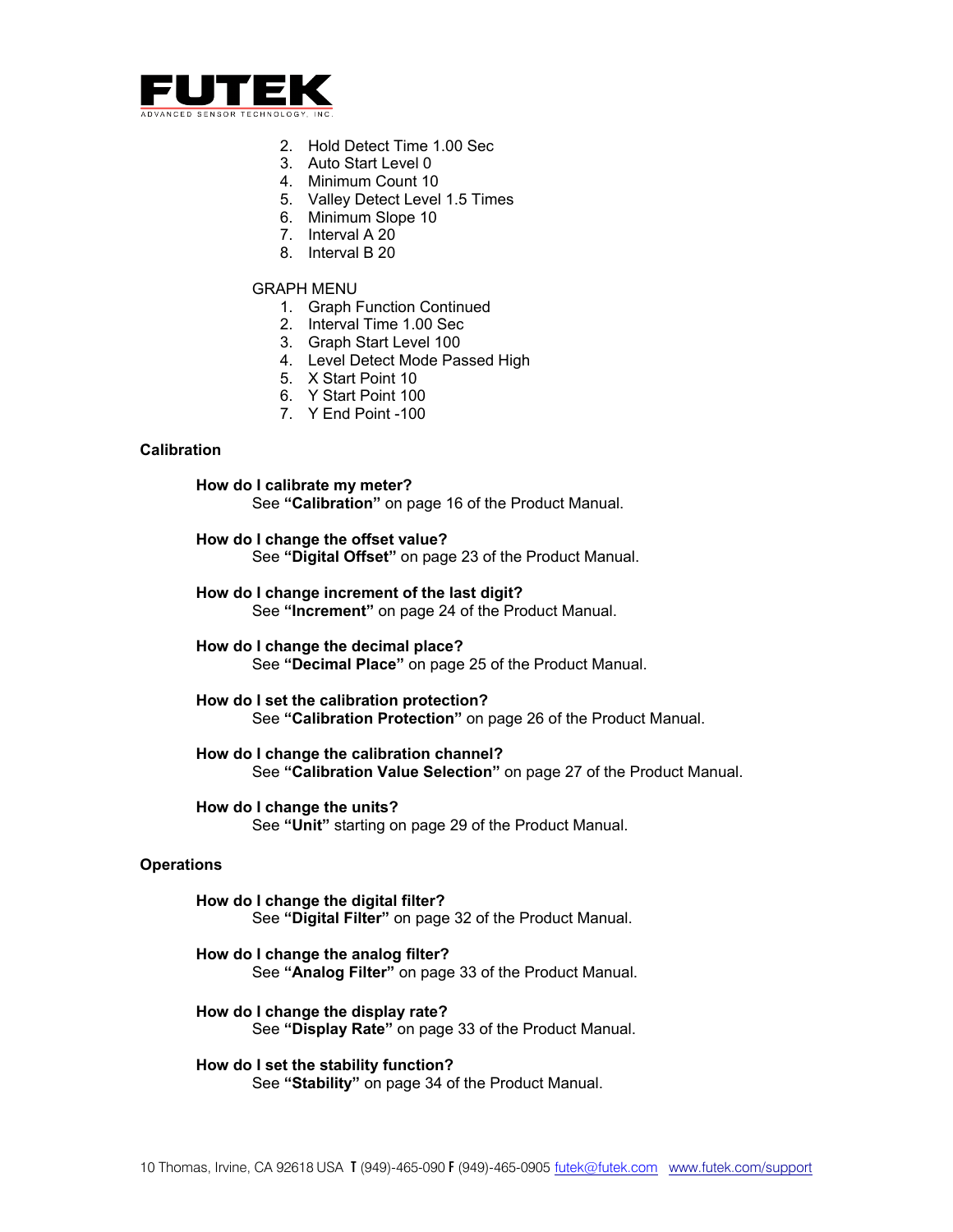

**How do I set the zero track?**  See **"Zero Track"** on page 35 of the Product Manual.

**How do I adjust the contrast?**  See **"Contrast Adjustment"** on page 36 of the Product Manual.

**How do I adjust the backlight?**  See **"Backlight"** on page 36 of the Product Manual.

**How do I set the excitation voltage?**  See **"Excitation Voltage"** on page 36 of the Product Manual.

**How do I set the auto print function?**  See **"Auto Print"** on page 37 of the Product Manual.

**How do I set the hold off print function?**  See **"Hold Off Print"** on page 39 of the Product Manual.

**How do I set the parameter protection?**  See **"Parameter Protection"** on page 39 of the Product Manual.

#### **Comparison**

**How do I set the limits?**  See **"Comparison Functions"** on pages 40 & 41 of the Product Manual.

**How do I set multiple channels?**  See **"About Changing of the Setting CH"** on page 69 of the Product Manual.

**How do I set the hysteresis?**  See **"Hysteresis"** on page 42 of the Product Manual.

**How do I set the near zero function?**  See **"Near Zero"** on page 44 of the Product Manual.

**How do I set the limit comparison?**  See **"HI-LO Limit Comparison Mode"** on page 44 of the Product Manual.

**How do I set the limit output?**  See **"HI-LO Limit Output Mode"** on page 45 of the Product Manual.

## **Hold**

**How do I set the hold functions?**  See **"Hold Functions"** on page 47 of the Product Manual.

**How do I set the hold detection time?**  See **"Hold Detection Time"** on page 48 of the Product Manual.

**How do I set the auto start level?**  See **"Auto Start Level"** on page 49 of the Product Manual.